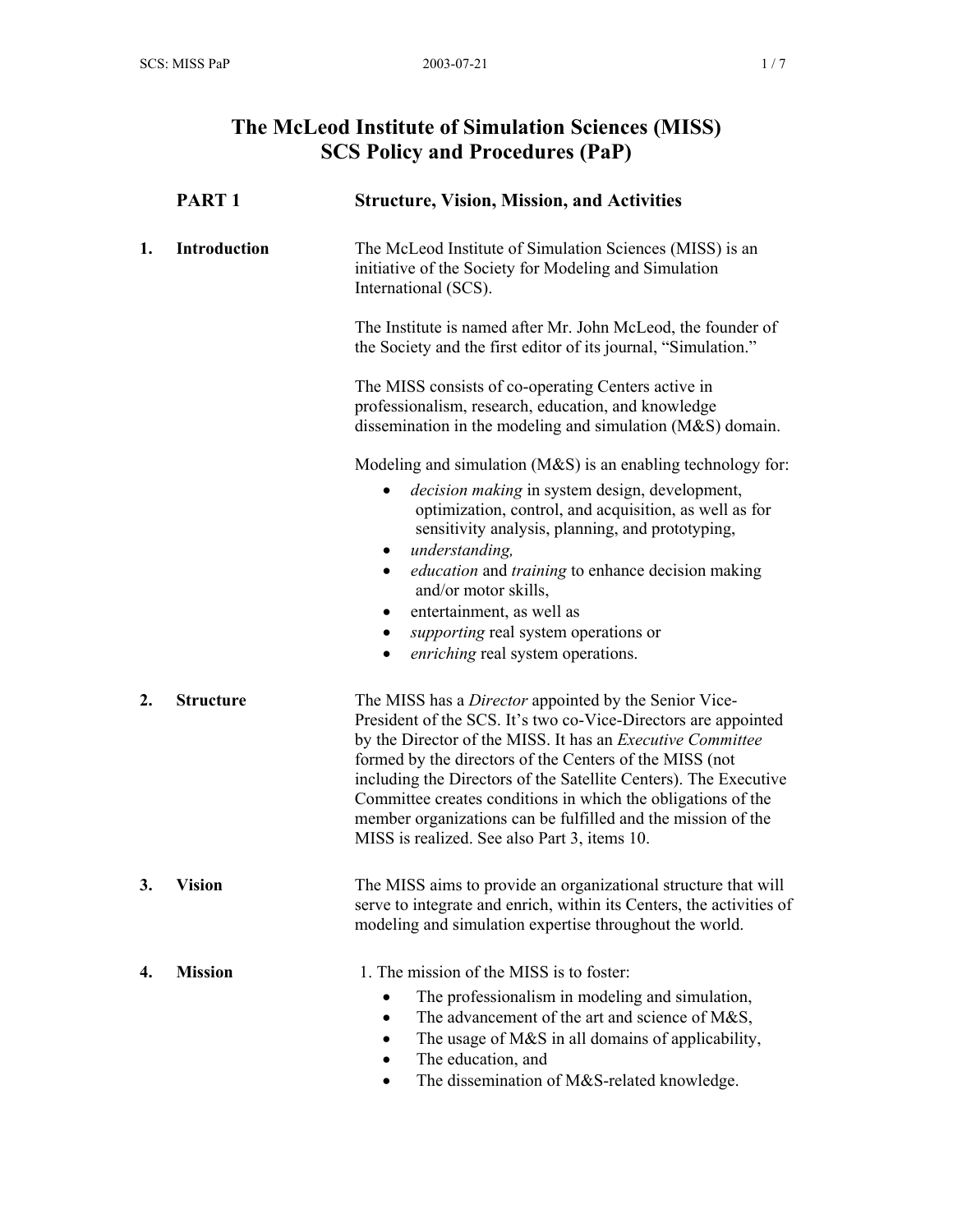- 2. The mechanisms to achieve this mission include:
	- Contributions to both the development of the profession and to its recognition within the scientific/technical community at large.
	- Development and exchange of educational materials (e.g., model curricula, and lecture material) and teaching resources (e.g., software).
	- Dissemination of M&S knowledge through publications and in conferences and seminars.
	- Research projects carried out cooperatively by multiple organizations within the MISS.
- **5. Activities** The MISS provides a framework within which Centers interested in modeling and simulation can interact, share expertise, and work on problems of common interest.

Some noteworthy features of the MISS are as follows:

#### **1. Professionalism**:

- 1.1 The MISS endorses and promotes *professionalism* in M&S and cooperates with other professional organizations in activities promoting/enhancing professionalism in M&S.
- 1.2 The MISS supports *professional ethics* in M&S and cooperates with other professional organizations with same concern.

#### **2. Education**:

- 2.1 It provides a *forum* for the exchange of new ideas and approaches in modeling and simulation education and training.
- 2.2 It is concerned with the development of model *curriculum* for M&S education. Development of such a curriculum is also to ease exchange of students and faculty members at national and international level.
- 2.3 The *needs of* modeling and simulation *professionals* are likewise being addressed at some organizations with the creation of appropriate study materials.
- 2.4 *Student exchanges*, which enrich the learning experience, are encouraged.
- 2.5 The Centers of the MISS are encouraged to co-operate in producing *course material* for education and training in the modeling and simulation domain.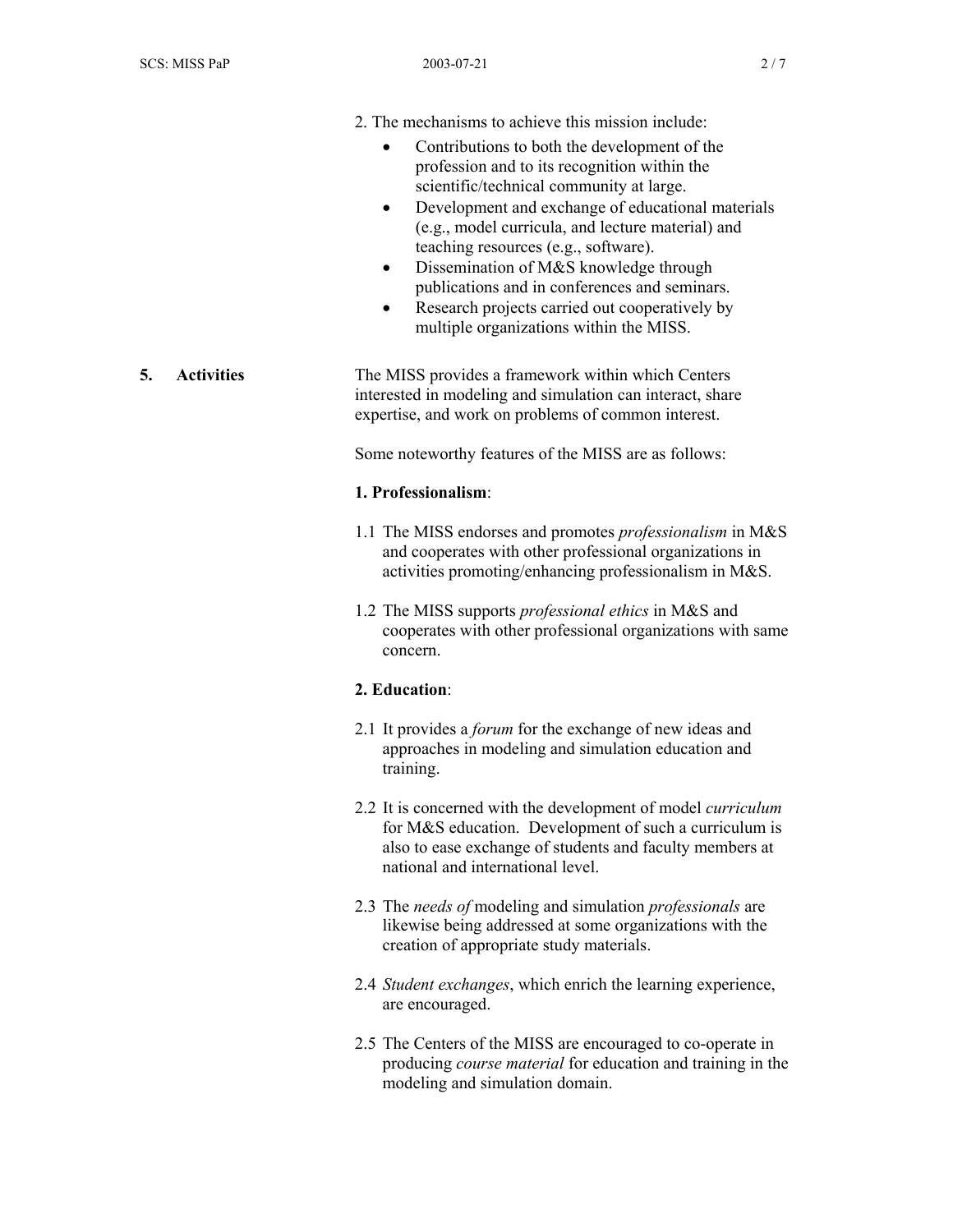2.6 Theses work at Ph.D. and Masters level are encouraged on  $M&S$ 

#### **3. Research**:

- 3.1 The MISS provides an excellent platform for networking for externally funded research. When preparing proposals for external funding, participating researchers have access to other researchers in the Centers of the MISS. Researchers in these Centers also benefit from increased opportunities to be included in other proposals.
- 3.2 Opportunities frequently exist for the exchange of faculty members and research staff between MISS Centers. The goal is to promote and facilitate co-operation and the formulation of collaborative projects among organizations at regional, national, and international levels.
- 3.3 The Centers of the MISS regularly exchange modeling and simulation software or serve as alpha and/or beta test sites for newly developed software. Organizations provide assistance to each other when problems arise in software development.

#### **4. Dissemination of Knowledge**:

- 4.1 The Centers of the MISS organize and/or support SCS sponsored M&S conferences throughout the World.
- 4.2 The results of research projects in modeling and simulation carried out within the member organizations are regularly presented at conferences and published in Journals and SCS publications.
- 4.3 The MISS provides a platform for professional seminar speakers on M&S.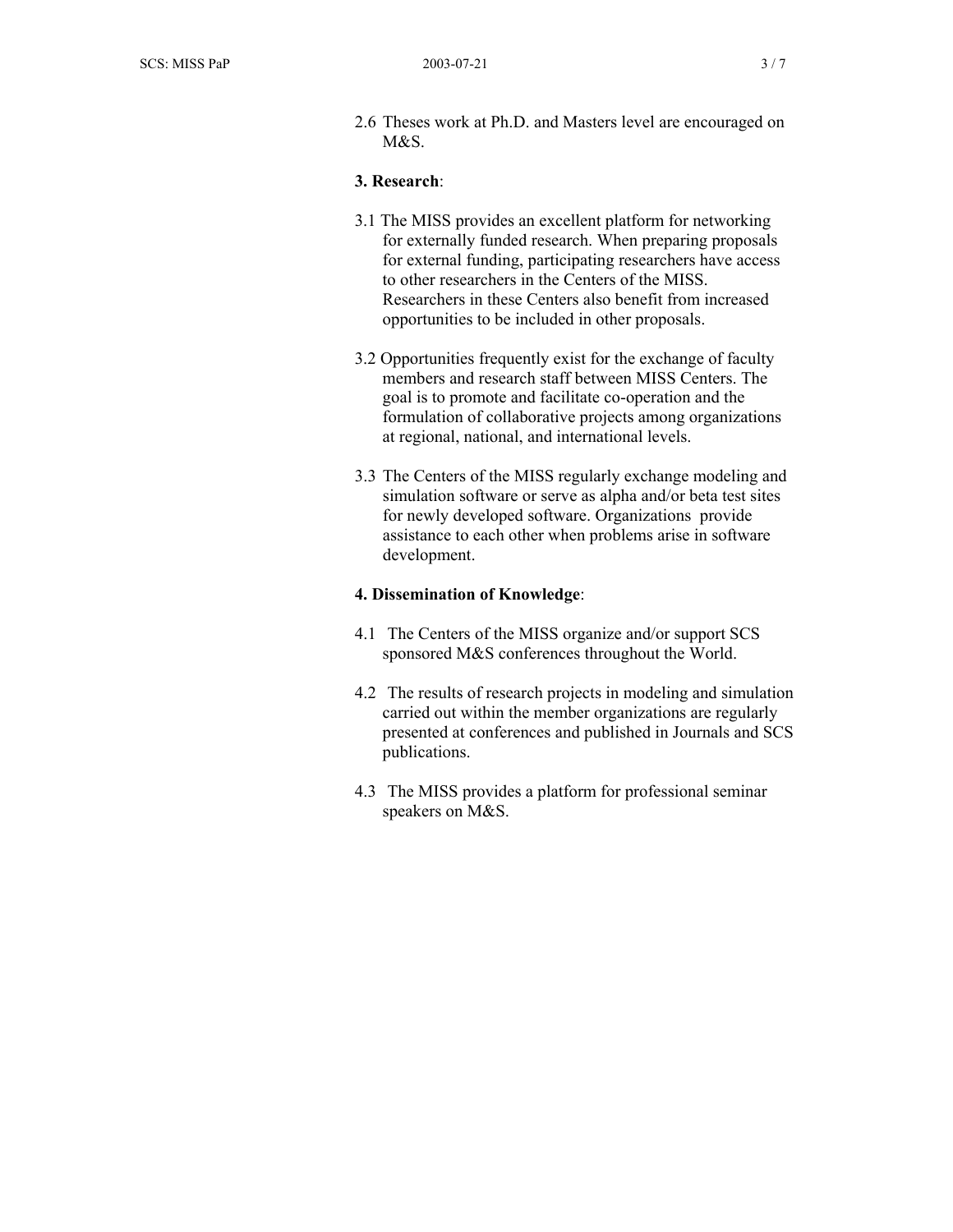|    | PART <sub>2</sub>  | <b>Benefits, Obligations, and Annual Report</b>                                                                                                                                                                                                                                                    |
|----|--------------------|----------------------------------------------------------------------------------------------------------------------------------------------------------------------------------------------------------------------------------------------------------------------------------------------------|
| 6. | <b>Benefits</b>    | 1. Each Center is a preferred partner in the activities of the<br>MISS as described in Part I, Section 5. Access to strong<br>and complementary expertise in professionalism, education,<br>research, and knowledge dissemination can be a major<br>factor in the success of a Center of the MISS. |
|    |                    | 2. Each Center receives privileges equivalent to a Premier<br>individual member which includes one copy each of the<br>archival journal and the magazine of the SCS as well as<br>access to the Publications Archive of the SCS.                                                                   |
|    |                    | 3. Each Center can register at most two members of its<br>executive (e.g., Director and co-Director) to any SCS-<br>sponsored conference at the reduced active volunteer rate.                                                                                                                     |
|    |                    | 4. The members of each Center are included in the list of<br>expertise updated annually on the Web site of the MISS.                                                                                                                                                                               |
| 7. | <b>Obligations</b> | A member Center has certain obligations to the MISS, to the<br>SCS and to the simulation profession.                                                                                                                                                                                               |
|    |                    | <b>Minimal Requirements are:</b>                                                                                                                                                                                                                                                                   |
|    |                    | 1.<br><i>Operating</i> in accordance to the terms of the SCS bylaws as<br>specified by this PaP.                                                                                                                                                                                                   |
|    |                    | Supporting the code of professional ethics for<br>2.<br>simulationists of the SCS.                                                                                                                                                                                                                 |
|    |                    | Maintaining a <i>Web site</i> to announce its activities and<br>3.<br>disseminate knowledge about them.                                                                                                                                                                                            |
|    |                    | 4. Preparing an <i>annual report</i> of its significant activities and<br>authorizing its linking to the Web site of the MISS.                                                                                                                                                                     |
|    |                    | Submitting electronically a list of its members and their<br>5.<br><i>expertise areas</i> at the same time as the annual report.<br>(See: example)                                                                                                                                                 |
|    |                    | Sending a representative to the MISS Annual Meeting,<br>6.<br>which is held in conjunction with the Summer Simulation<br>MultiConference.                                                                                                                                                          |
|    |                    | Whenever legally possible, making all M&S related<br>7.<br>publications and research reports available on its Web site<br>or sending soft or hard copies to other MISS Centers.                                                                                                                    |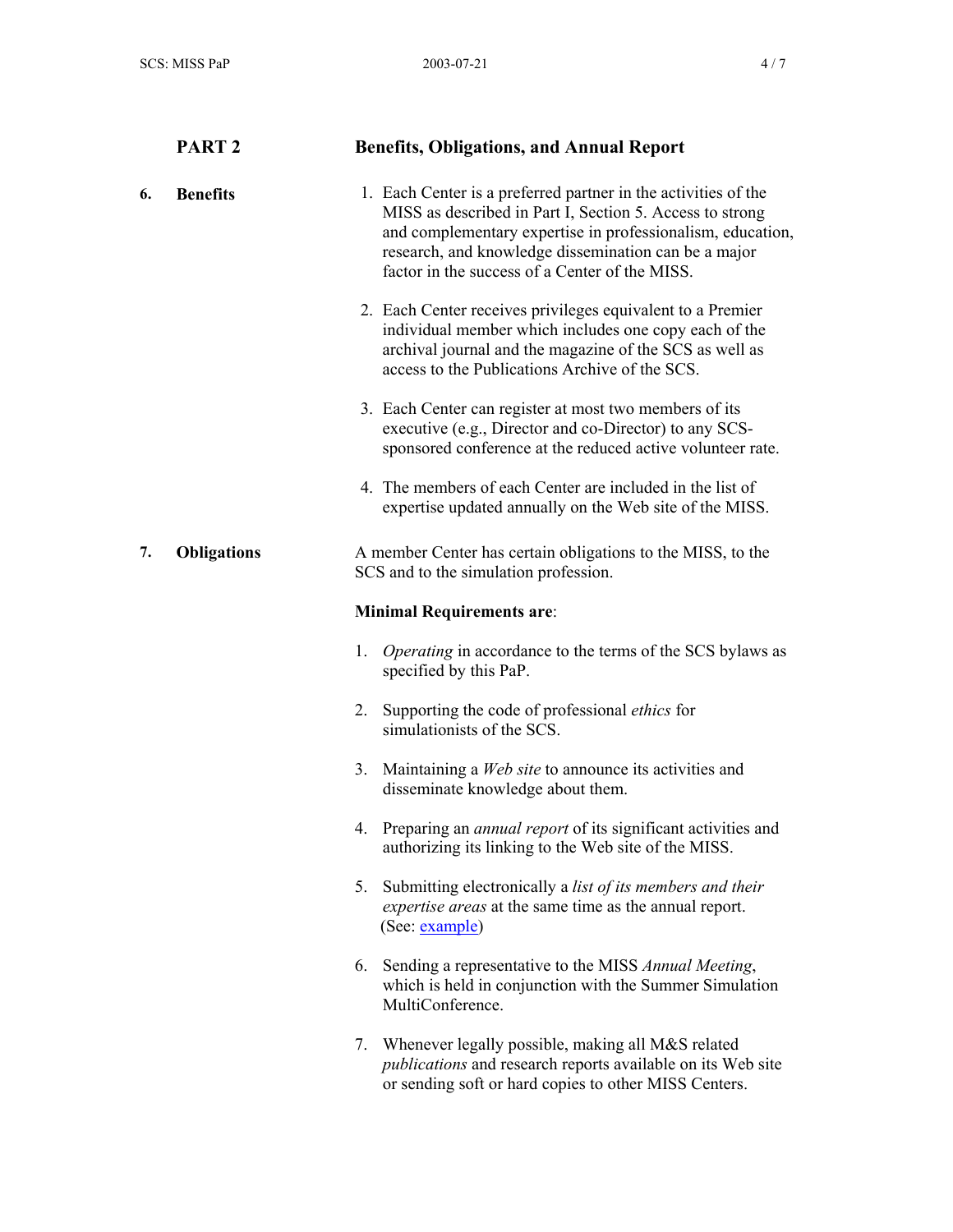| The members of a Center of the MISS are expected to have |
|----------------------------------------------------------|
| some additional professional activities such as:         |

- 1. Acceptance of *leadership responsibilities* in the SCS through election or appointment.
- 2. *Active participation* in SCS committees.
- 3. Fostering *closer collaboration* among the colleagues of MISS Centers and thereby strengthening the cohesion of the MISS.
- 4. *Exchanging experiences*, ideas and materials with other Centers of the MISS (e.g., publications, course material, research reports, software, and participation in MISS meetings).
- 5. *Actively supporting/organizing* SCS sponsored conferences and/or tracks/sessions within them.

## 8. **Annual Report** The Director of each MISS Center submits to the Director of the MISS, the last week of June of each year, an annual report in electronic format.

The annual report will then be a public document on the Web site of the MISS.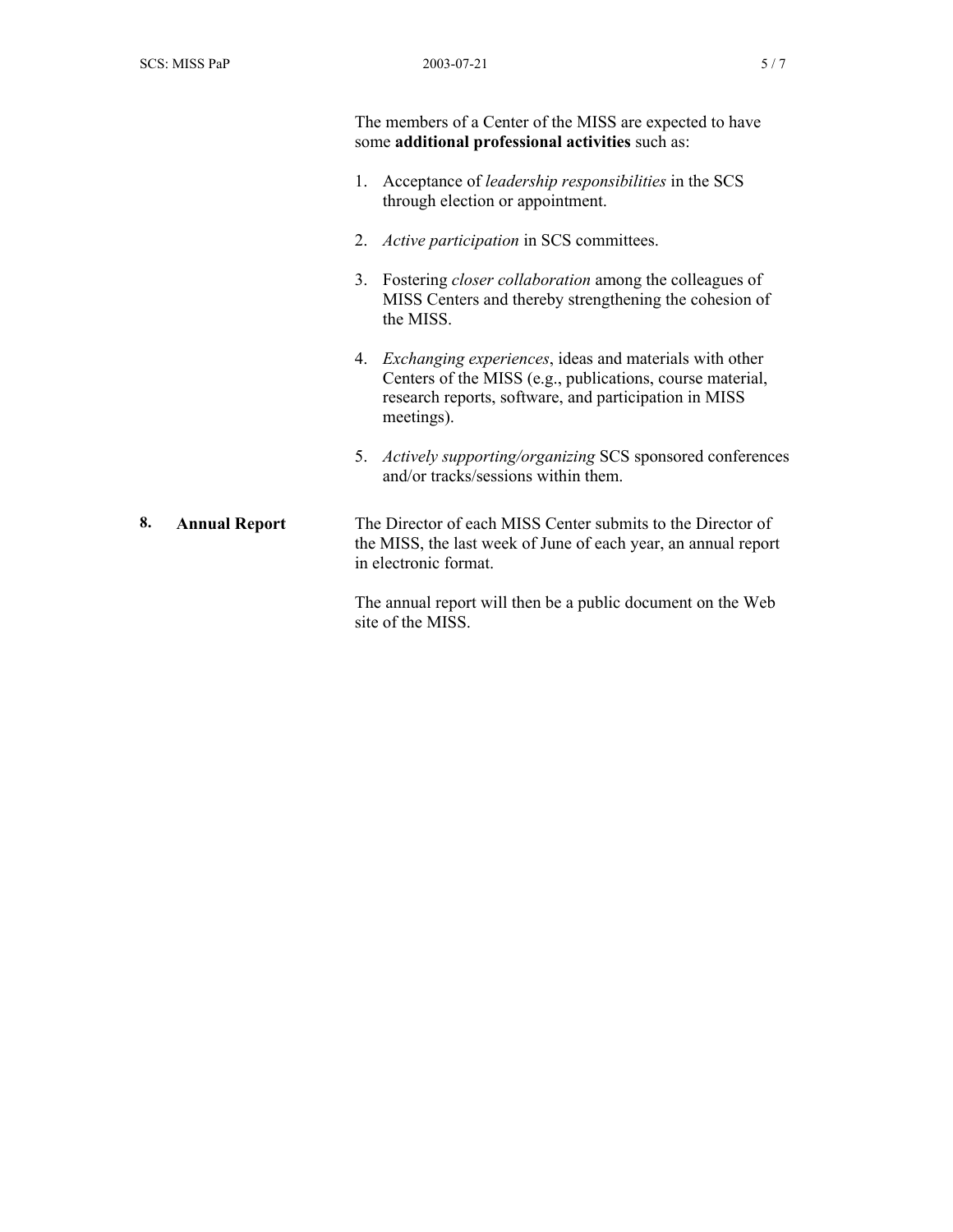## PART 3 **Membership in MISS**

| 9. | <b>Current Centers</b> | At the time of the revision of the PaP June 2003), the existing<br>Centers, their Directors, and Associate Directors are the follows: |
|----|------------------------|---------------------------------------------------------------------------------------------------------------------------------------|
|    |                        | Belgium:<br>- Belgium Center, Prof. Ghislain Vansteenkiste, Ph.D.                                                                     |
|    |                        | Canada:<br>- Calgary Center, Prof Brian Unger, Ph.D.                                                                                  |
|    |                        | Prof. Ralph C. Huntsinger, Ph:D<br>- Ottawa Center,                                                                                   |
|    |                        | Prof. Tuncer Ören, Ph.D., Prof. Gabriel Wainer, Ph.D.<br>Prof. Jean-Michel Thizy, Ph.D.                                               |
|    |                        | - Sudbury Centerr, Prof. Osman Abou Rabia, Ph.D.                                                                                      |
|    |                        | China:<br>- Chinese BUAA Center, Prof. Chuanyuan Wen<br>Prof. Xinreng Wang                                                            |
|    |                        | France:                                                                                                                               |
|    |                        | - Rouen INSA Center, Prof. Mhamed Itmi<br>Prof. Jean-Pierre Pecuchet, Ph.D.                                                           |
|    |                        | - Marseille LSIS Center, Prof. Norbert Giambaisi, Ph.D.<br>Prof. Clauda Frydman, Ph.D.                                                |
|    |                        | Germany:<br>- Hamburg Center, Prof. Dietmar P.F. Moeller, Ph.D.<br>Prof. Felix Breitenecker                                           |
|    |                        | Hungary:<br>- Hungarian Center, Prof. Andras Javor, Ph.D.                                                                             |
|    |                        | Italy:                                                                                                                                |
|    |                        | - Genoa Center, Prof. Agostino G. Bruzzone<br>Prof. Pietro Giribone                                                                   |
|    |                        | - Napoli Center, Mr. Mario Savastano                                                                                                  |
|    |                        | Latvia:<br>- Latvian Center, Prof. Yuri Merkuriev, Dr.habil. eng.                                                                     |
|    |                        | Prof. Galina Merkueyeva, Dr.eng.<br>Mexico:                                                                                           |
|    |                        | - Mexico Center, Prof. Stanislaw Raczynski<br>Prof. Mario Acevedo, Ph.D                                                               |
|    |                        | Poland:<br>- Polish Center, Prof Roman Bogacz, Ph.D.<br>Prof Bobrowski Leon                                                           |
|    |                        | UK:                                                                                                                                   |
|    |                        | - Edinburgh Center, Rob Pooly, Ph.D.<br>- DeMontfort Center, Prof Jonathon Blackledge, Ph.D.<br>Prof Marwan Al-Akaidi, Ph.D.          |
|    |                        | USA:                                                                                                                                  |
|    |                        | - Chico Center, Prof. Roy E. Crosbie, Ph.D.<br>Prof. Ralph C. Huntsinger, Ph:D                                                        |
|    |                        | - Old Dominion Center, Prof. Ralph Rogers, Ph.D.<br>Prof. Bowin Loftin                                                                |
|    |                        |                                                                                                                                       |

# **10. Application Who may apply?**

An organization already active in some or all types of activities specified in Part 1, item 5 may apply to become a Center of the